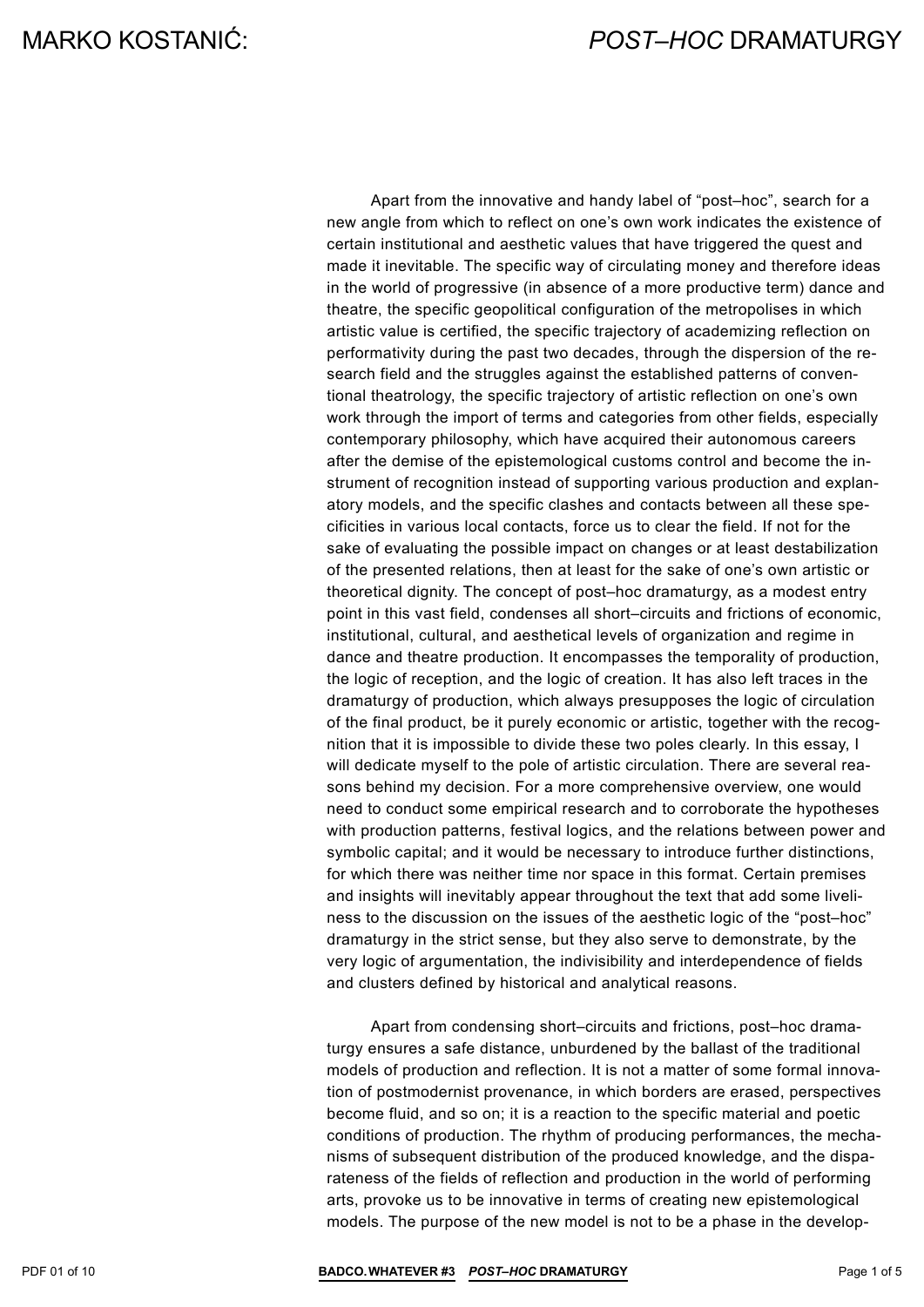ment of innovation, according to the criteria of commodified artistic practice or academic research logic, but to make the first step in avoiding the familiar cul–de–sac and activating certain self–transparencies. It may be inaccurate to label it as an epistemological model, since it implies intervention rather than announcing a new paradigm. As the very term post-hoc suggests, it is a strategy of abandoning the practice of reaching for the ever–present ad–hoc dramaturgies in order to solve problems in the process, an attempt at articulating the mechanisms that generate problems. Or, let me cite perhaps the most famous culprit in the field of contemporary performing arts, be it in terms of self–legitimizing or in theoretical analysis, Gilles Deleuze—the way you articulate the problem is a part of the problem itself.

It is also necessary to identify the place and the subject of the statement of post–hoc dramaturgy. The name itself indicates certain temporality, as well as destabilization of the established temporalities of production and reflection on contemporary arts. And yet, it is not a classical postmodernist gesture, but a reaction to the concrete current situation. Subject of the statement would be the cluster of deficits accumulated by subjects owing to the inertness of the present fields, which operate according to the old wisdom that they are supposed to know things, and that supposition is what reproduces the field. The place of its generation is any place where there is a manifest need for it. The place and the subject are determined primarily through the crucial motivational switches of post–hoc dramaturgy—how should we detect, document, distribute, and activate knowledge that was produced while working on performances? Or find the place and the time from which one could venture into this project? What type of knowledge is produced in the field of contemporary dance and theatre? What are the dominant patterns of its production? What is its specificity and is there some autonomy with regard to the other, neighbouring fields of knowledge production, and what is the effect of the ever looser borders, legitimized by the simple statement that it is all cool and progressive? Progressive it is, I guess, with respect to the ahistorical collage of cold–war mythologemes. How can we instrumentalize that knowledge in later artistic projects? How does that knowledge circulate through the audience or through the institutions, are there productive and non–productive (de)contaminations, and how should we reinstall them? Questions arising from the confusion of specific commodification, academization, and institutional division of labour in the contemporary performing arts force us to ask an additional supreme question—what do we know by that knowledge, and what do we want to know?

A useful methodological crutch is the division into the visible and the invisible in the world of theatre. The anti–representational attack of postdramatic theatre, armed with the procedures of performance art and contemporary dance, used to take as its starting point the identification of mechanisms of dramatic representation with the representation as such, and the relationship between what is seen on stage and what is not. The stage event was autonomized and the dramaturgical coherence no longer had its anchoring point in the construction of an image of fictional worlds beyond the stage, focusing instead on the established tools of representation, such as the physical body of the actor or the temporality of the theatrical act, in order to abolish the ontological difference between theatre and the world represented by theatre. The fragility of that distinction has always been subject to various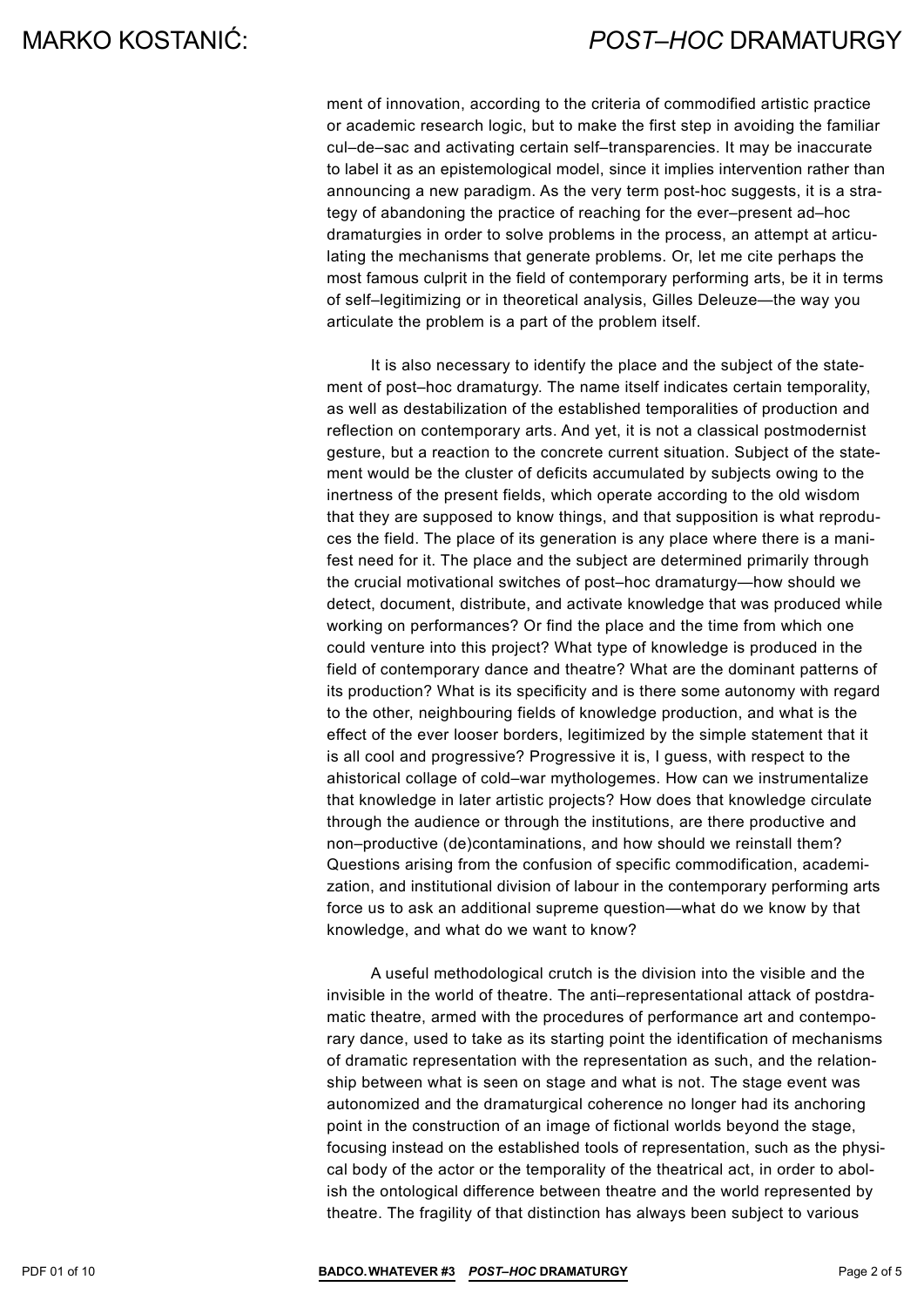theatrical interventions, but in the past 30–40 years it has become the foundation of poetics. The anti–representational impulse of autonomization was soon spent under the pressure of identifying drama with representation. However, the cleared space of theatrical event has left the mechanisms and tools at the disposal of knowledge accumulated through the process of settling accounts with the dramatic or bourgeois theatre. That initially endogenous theatrical knowledge has always been corroborated by an exogenous one, be it the knowledge of history or of the cosmos, ever since Brecht and Artaud. Gradually, as the new theatrical practices were gaining art historical and public finance legitimacy, their combination became autonomized with respect to the theatrical dispositive as such. Moreover, that knowledge has been entirely defined in terms of discipline and epistemology, whereby it often takes over the functions and distinctions of the aesthetical field that was to be abolished, or at least suppressed, in the aforementioned settling of accounts. It has also been taking over the educational role. Beside the recent hype around research and education in the contemporary performative circles of Western Europe, this is also visible in the theatrical practice, through the inflation of performances that take as their generative matrix other performances from the closer or more distant past, in which they find certain historical interest that they can then reconstruct by using methods of accumulated knowledge.

It is precisely that "knowledge", in the absence of a more precise designation, which interests us here from the perspective of post–hoc dramaturgy. Its uses, functions, and achievements vary in value and utility, but what is crucial is the specific genesis of its autonomization that is not reducible to epistemological, disciplinary, or functional frameworks. Answers can also be sought in the reductively formulated history of coming to terms with dramatic theatre and the amount of money circulating in the field, since its lack, for example, leads to cuts in the spectrum of stage events, both premieres and repertories, by using the knowledge that was created through research and circulating it without the financial burden of transferring and paying the performers, renting the venue, or transporting the equipment. It is sufficient to have the one who knows, a small room, and a Mac, and perhaps some unpaid workshop participants. The process of academization in the performance studies has also had an inevitable impact on the geographical, institutional, and epistemological trajectory of "knowledge". Even though they show considerable similarity and have some points in common, the performance studies have been subject to the norms of academia in their development —in terms of publications and conferences, the logic of producing theories through the practice of doctoral dissertations, by taking place next to the cultural studies, certain weakening of classical theatrology, and the vacuum that was created in the humanist academic field by poststructuralizam, which disposed of all great narratives, primarily Marxism. The main epistemological premise of the performance studies, which detects performativity in all human activities, except in the main one—labour and the issue of distributing the surplus of that performativity—and even in the movement of clouds, gives them pervasiveness that crosses all disciplinary borders and can be identified with political progressiveness and a perfect academic choice for American and Western European hipsters. The academic trajectory of the "performative turn" does not differ a bit from that of the visual or linguistic turns, which consist in gestures in which a productive analytical layer is hypertro-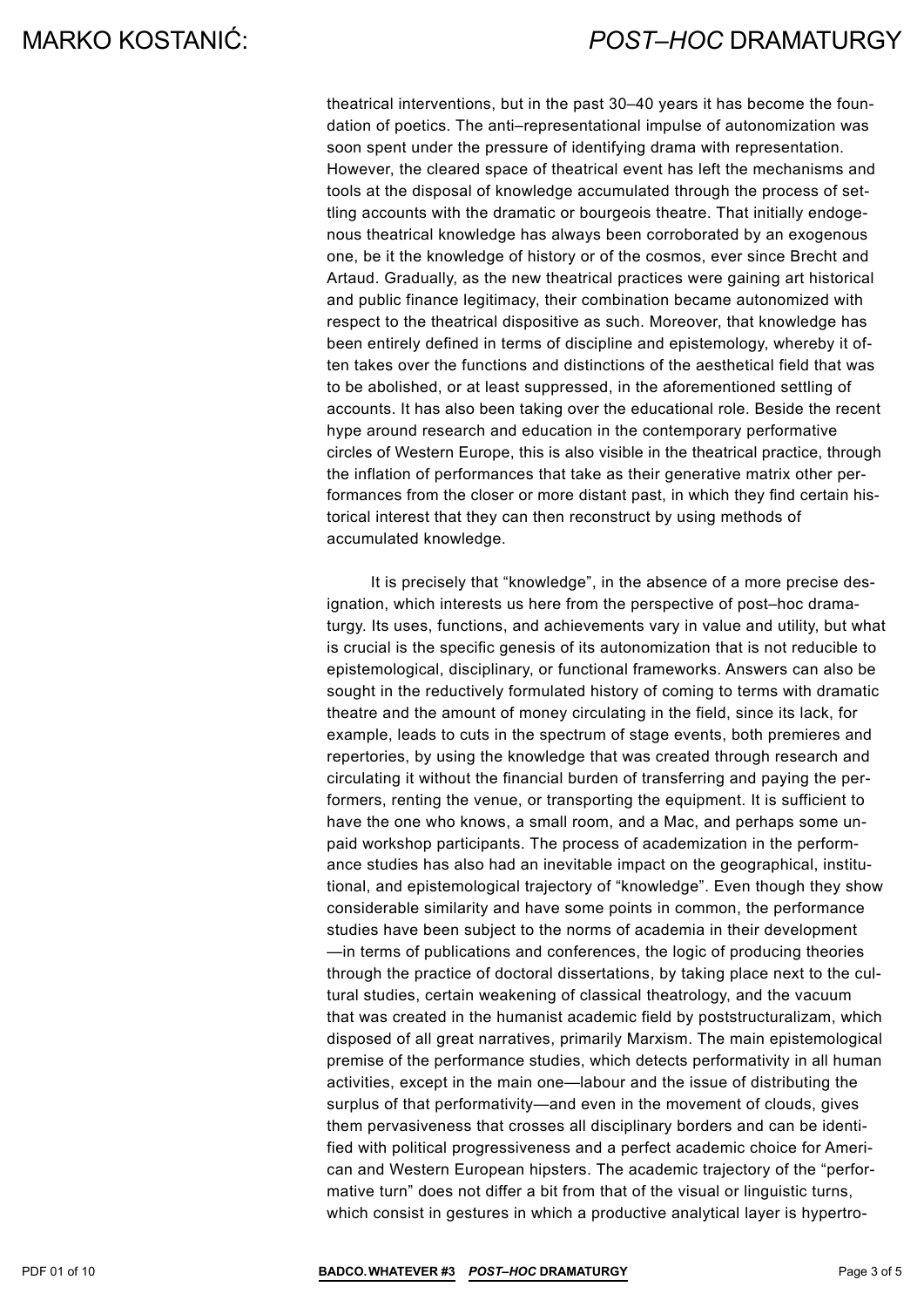phied into a banal statement that people act, see, or speak, on the basis of which departments are formed. There are certainly analyses of exceptional value in the field itself, but the problem resides in its social, epistemological, and institutional function and the angle of analysis it generates.

The effect of academization of the performance studies on theatrical production is evident in the very fact of informing "knowledge". Despite the aforementioned disciplinary pervasiveness, a direct correlation with what is produced in theatre is missing on the systemic level. One can list very few books that were written with that intention. Pressed between this lack of systemic reflection, the fact that theatre is losing its influence on other media, the accumulation of methods by which to deal with bourgeois theatre, and the logic of production and presentation, theatre and dance performers are forced to produce knowledge as surplus, something that their position enables them to articulate. The aim of this attempt at describing the situation, at least superficially, is not to endorse implicitly the division of labour between artists, who produce something intuitively, and theoreticians, who then explain it to themselves, the artists, and the world, but to present the division of labour which is there, producing something that we have called the specific "knowledge" in the field of the performing arts. "Knowledge" is treated as a symptom: not of the disease, but of the specific historical contradictions within a particular field, which are not to be solved by reflecting upon that symptom, but only indicate the coordinates for its understanding. The basic question is how that knowledge is informed and whom it serves, and how.

The two forms in contemporary dance and theatre—perhaps not quite dominant, but certainly symptomatic—are the single–issue performance and performances dealing with various variants of complexity. There are also reconstructions and deconstructions of cinematic texts or patterns by using theatre mechanisms, as well as many other forms, yet these two have revealed themselves to be the most interesting with regard to our subject, especially the latter, with the former serving as a sort of its antipode. In terms of form, single–issue performance is somewhere between single–issue parties and gigs of stand–up comedians. The issue gets isolated from its historical situation and its mechanisms are disclosed with more or less humour, everything becomes clear, and the audience go home with a finely packed portion of knowledge, the fabrication of which they enjoyed and will enjoy it even more on the next day, when they will explain the tricks of dramaturgy over a cup of coffee. Single–issue performances are primarily suited for festival circulation, since they are mostly cheap and offer a packed instrument of knowledge to the audience that is good for the festival's PR, which is still grappling to solve the old problem of elitism and the audience numbers. At the second pole, there are those performances that seek to legitimate themselves by insisting on the complexity of relations that they either produce on stage or as a by–product of activating references around stage. Their problem lies in articulating complexity as an aesthetic value in itself. The content of these complexities becomes completely arbitrary, legitimated by namedropping in the list of references, while the complexity itself is generated by connotative relationships between completely different types of references. Here complexity is not the consequence of understanding the reality, but an aesthetic form: all that beyond the stage which used to be a fictional, narrative cosmos where one enjoys oneself by recognizing references and accept-